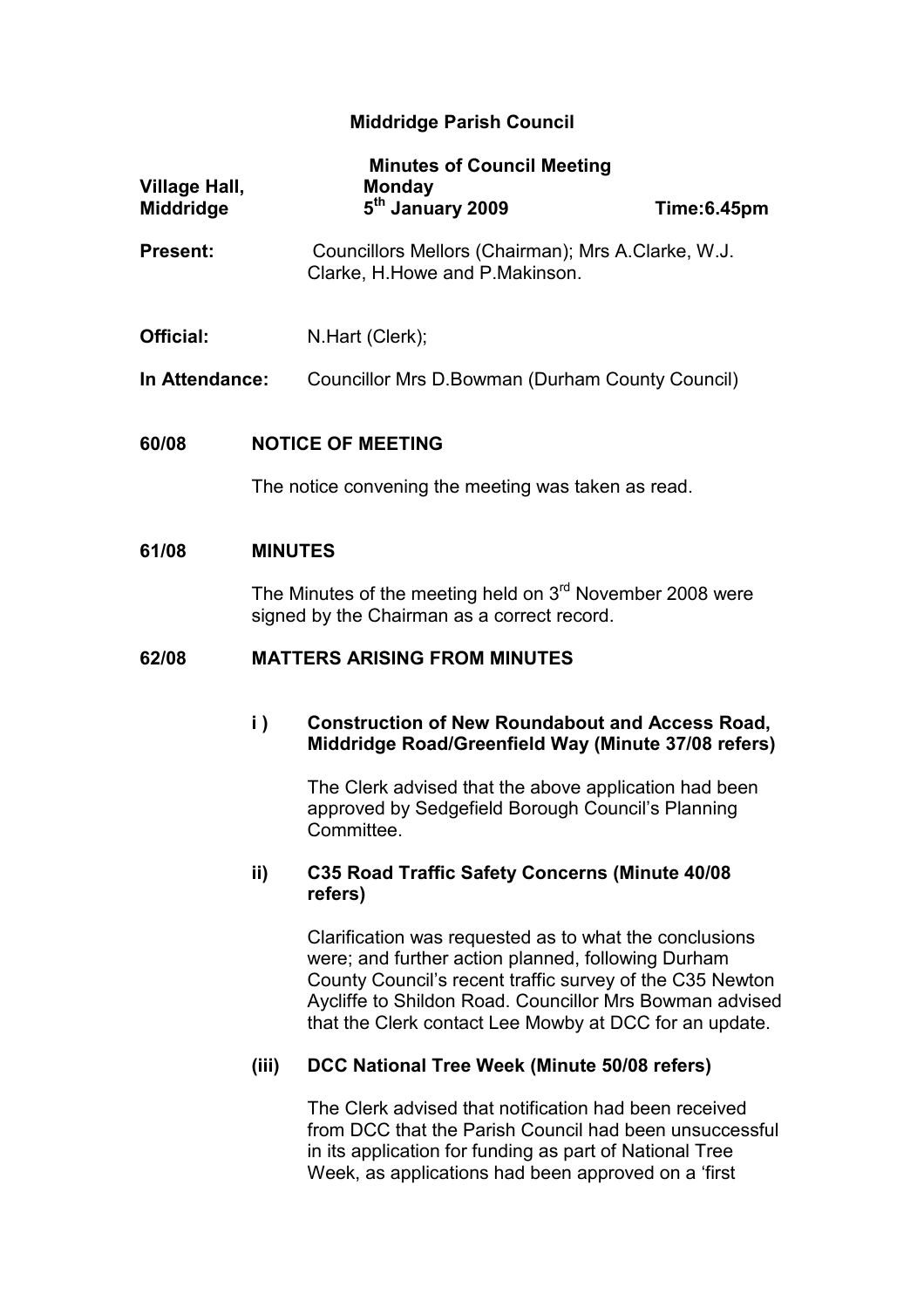come first served' basis and there were insufficient funds available to approve this Council's application.

Members queried whether it would be more appropriate in the long term for this Council to consider planting a permanent fir tree; rather than seeking to plant a temporary Christmas tree each year? It was suggested that advice on whether this was an appropriate course of action be sought from arbhorist advisers to the Council; and that an appropriate article be placed in the next Residents Newsletter inviting any comments to the proposal.

RESOLVED that arbhorist advice be sought with regard to the proposed planting of the fir tree; and the views of residents be sought through an article placed in the next Residents Newsletter.

# (iv) Erection of Dwelling, Land Adjacent 38 Southside, Middridge (Minute 56/08 refers)

Members referred to the above planning application and queried whether any proposals had come forward regarding a Change of Use for this property; as it had been suggested that the owners were considering applying for it to be used as a bail hostel. Councillor Mrs Bowman advised that she had not been made aware of any such proposal.

The approval/consultation process for such a proposal was unclear, and it was therefore requested that the Clerk make initial queries with Sedgefield Borough Council, and keep members advised of progress.

# (v) Flower Tubs (Minute 58/08 refers)

Councillor Mellors advised he had made a £10 payment to each of the persons responsible for maintaining the flower tubs on behalf of the Parish Council; and had passed on members thanks to all involved for their hard work.

RESOLVED that Councillor Mellors be reimbursed to the sum of £60.

# (vi) SBC Charity Evening

Councillor Mellors advised that both he and the Vice Chairman had attended an SBC Charity Evening as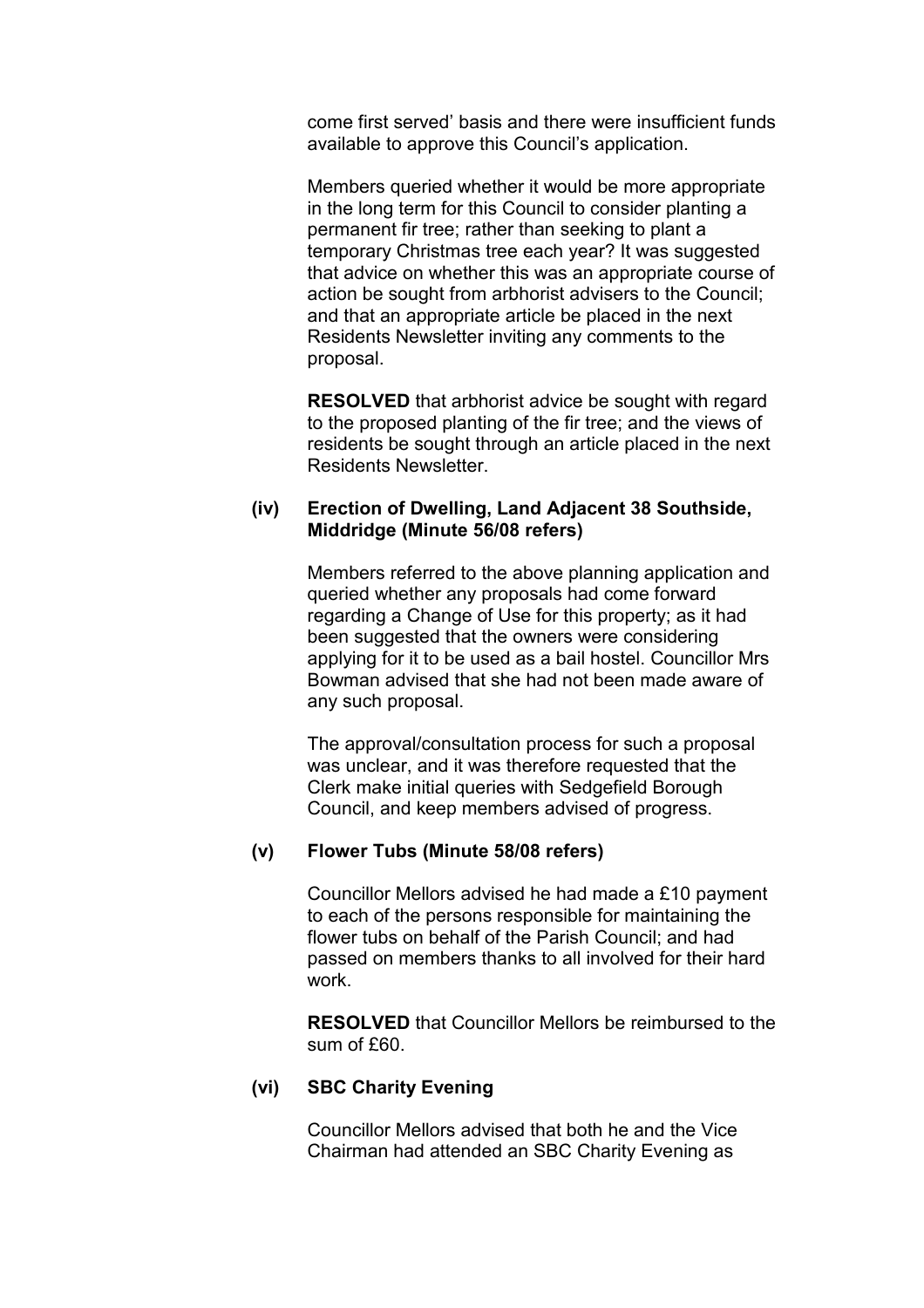representatives of the Council; and requested reimbursement for tickets purchased to the sum of £30.

RESOLVED that Councillor Mellors be reimbursed to the sum of £30.

## 63/08 ACCOUNTS FOR PAYMENT

Members considered a schedule of Accounts for Payment; together with an additional invoice received from JWS Power Wash for £30 for Bus Shelter maintenance

RESOLVED that the following accounts be approved for payment:-

| <b>JWS Power Wash</b> | <b>Bus Shelter Cleaning</b> | £30.00  |
|-----------------------|-----------------------------|---------|
| Cllr Mellors          | Flower Tub Reimbursement    | £60.00  |
| N.Hart                | Salary                      | £183.33 |
| N.Hart                | Postage                     | £3.60   |
| Stockton on Tees BC   | Printing-Eldon Whinns       | £20.53  |

# 64/08 GROUNDS MAINTENANCE & GENERAL REPAIRS

#### EXCLUSION OF PRESS & PUBLIC

RESOLVED that in accordance with the Local Government Act 1972, the press and public be excluded from the meeting for the following item of business only on the grounds that it involved the likely disclosure of exempt information as defined in Paragraph 3 of Part 1 of Schedule 12A of the Act.

i) Grounds Maintenance Contract

Consideration was given to two quotations received in respect of the contract for Grounds Maintenance works on behalf of the Council for 2009/2010.

RESOLVED the contract in respect of Grounds Maintenance works on behalf of the Parish Council for 2009/2010, be awarded to C.E.W, in accordance with the terms submitted.

The meeting then continued in public session.

ii) Memorial Railings

Members referred to the condition of the memorial railings; which were considered to be in need of repainting as well as works to prevent the gathering of leaves around the base.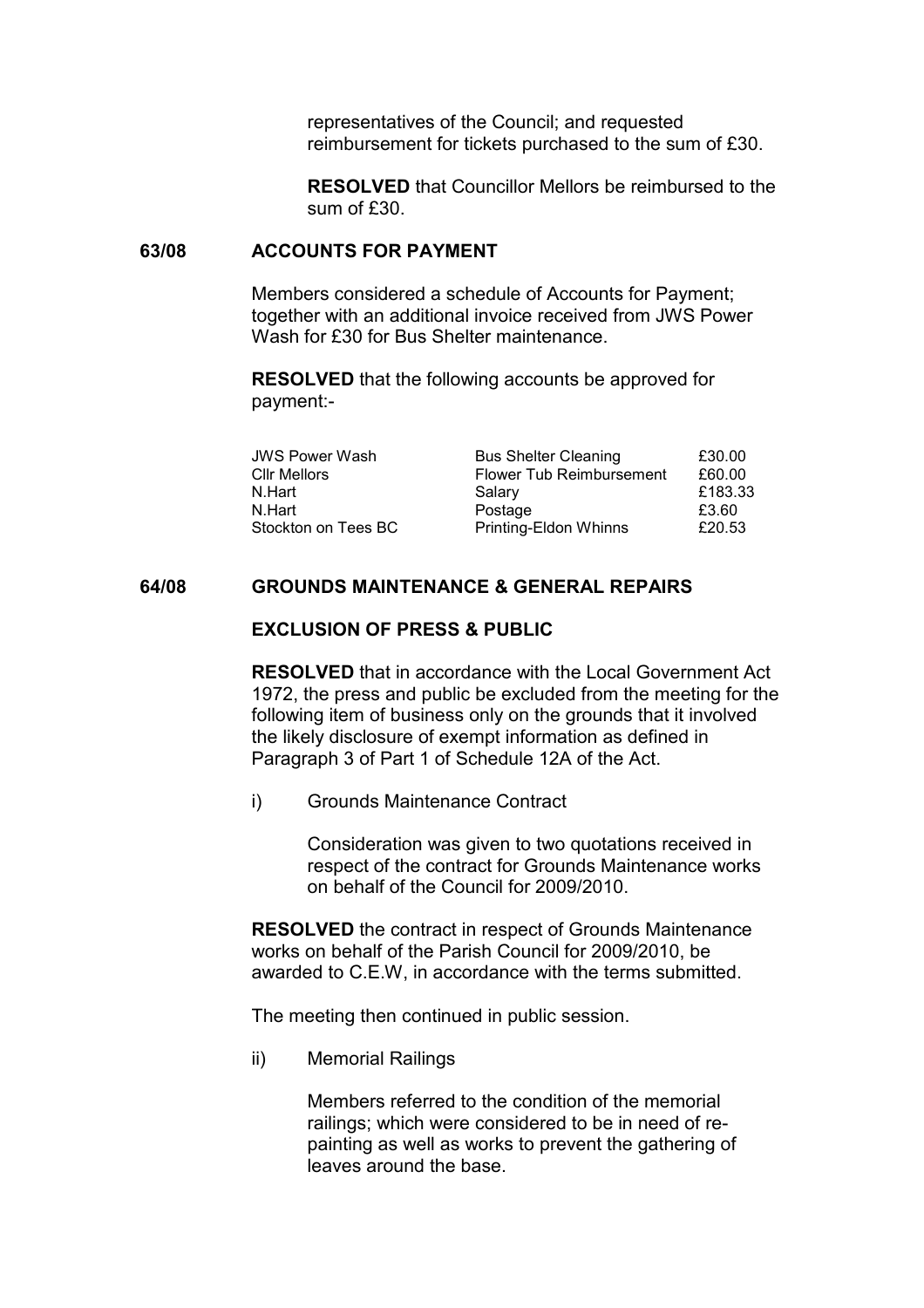It was proposed that a Working Party of members investigate the matter and report back to a future meeting.

iii) Parish Paths Partnership-Participation in 2009/2010 Scheme & Proposed Further Work to Footpath No.2 at 6 Houses, Middridge

> Consideration was given to participation in the Parish Paths Partnership Scheme during 2009/2010.

It was proposed that invitations to submit quotations be extended to T.C.W and I.H.

Further to the application submitted in respect of additional works to Footpath No 2, a formal response was still awaited from DCC; who were believed to be in the process of consulting the necessary landowner(s).

A request had also been received from the landowners of the site of the Caravan Club for a copy of the Parish footpath maps; and it was agreed that Councillor Mrs Clarke would provide them with a copy.

RESOLVED that invitations to submit quotations in respect of works contained within the specification for the Parish Paths Partnership Scheme, be extended to C.E.W and I.H.

# 65/08 CHILDRENS' PLAY AREA

Consideration was given to the Clerk's monthly inspection report regarding the condition of the play area and equipment.

RESOLVED that the report be noted.

#### 66/08 FREEDOM OF INFORMATION PUBLICATIONS SCHEME

Further to the last meeting, consideration was given to the content of the Council's Publication Scheme, as required under the terms of the Freedom of Information Act. It was proposed that appropriate notices advertising the availability of the Council's Publication Scheme, be displayed on each of the Council Notice Boards, and within the Village Hall.

RESOLVED that appropriate notices advertising the availability of the Council's Publication Scheme, be displayed on each of the Council Notice Boards, and within the Village Hall.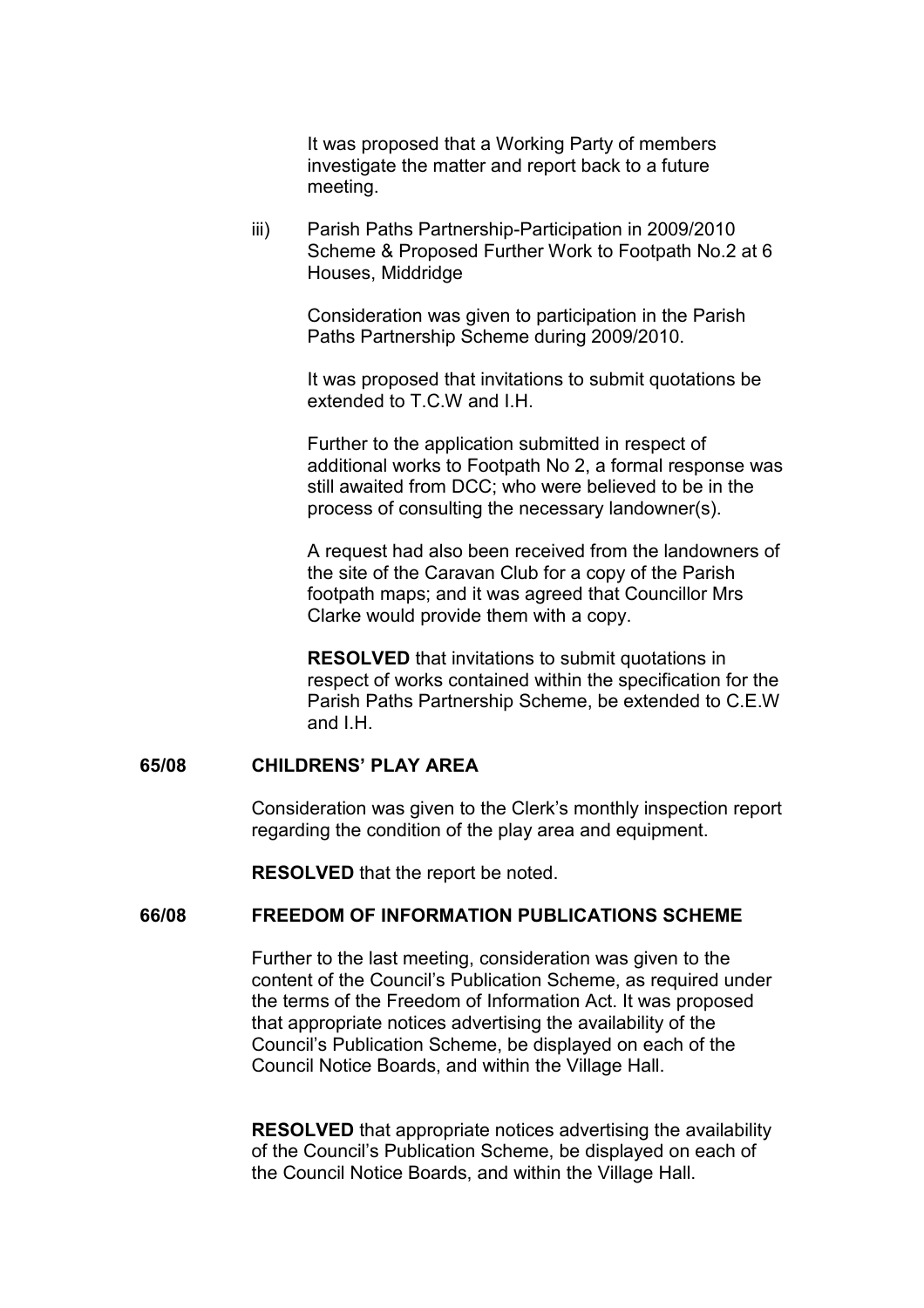## 67/08 WEB SITE

Consideration was given to the options available with regard to the establishment of the Council's own web site.

 It was proposed that Councillors Makinson, Howe and Mellors be authorised to form a Working Party to investigate the most appropriate web site option for the Parish Council and to enter into an appropriate contract thereafter.

RESOLVED that Councillors Makinson, Howe and Mellors be authorised to form a Working Party to investigate the most appropriate web site option for the Parish Council and to enter into an appropriate contract thereafter.

#### 68/08 GENERAL CORRESPONDENCE

The following correspondence was noted:-

-(i) DCC Area Action Partnerships-Function, Governance and Budgets-Consultation;

Members made reference to the need for clarification of the role of the Parish Councils on the Area Boards. A wish was also expressed for the Area Fora meetings to be more engaging to the community, in venues suitable within a central location; and should seek to avoid wherever possible the use of jargon and language too formal as to have the affect of being remote and likely to discourage public participation.

-(ii) Co Durham Association of Local Councils-Proposals for Replacement of District Committees;

-(iii) DCC-Admission Arrangements September 2010 and Beyond-Consultation;

Member comments were invited and noted in respect of the above consultation paper.

RESOLVED that the comments be submitted as this Council's consultation response prior to the deadline of 11<sup>th</sup> February 2009.

-(iv) Shildon Town Council-Letter re Parish Plans as Supplementary Planning Documents;

-(v) NHS County Durham and Darlington PCT Annual Operation Plan.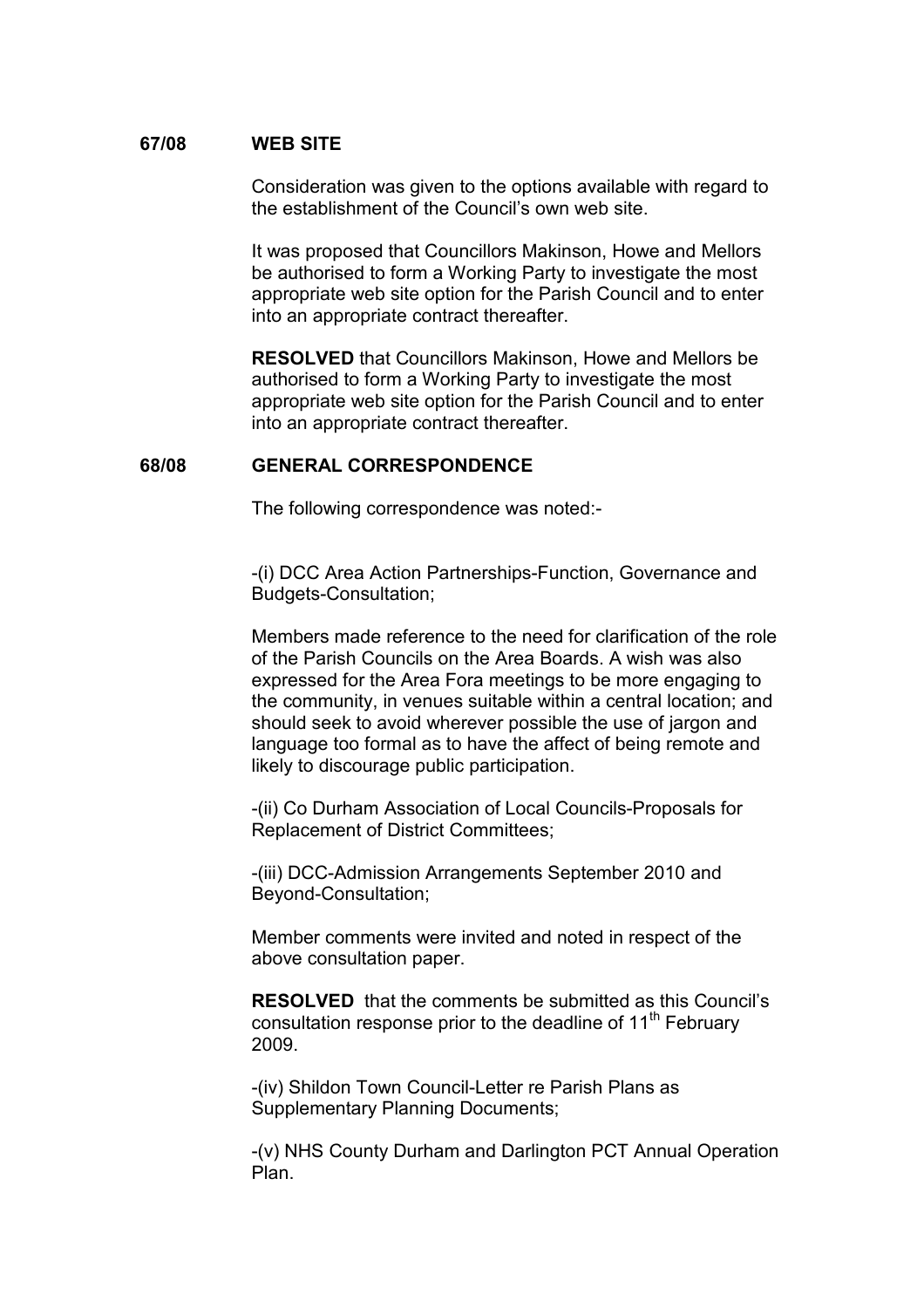Consideration was given to the above consultation, which included an opportunity for attendance at consultation events in Darlington and Durham.

RESOLVED that member comments in respect of the above be noted and submitted as part of the consultation process; and invitations to attend the Consultation Event on the  $5<sup>th</sup>$  February 2009 be arranged for members.

## 69/08 APPLICATION FOR FINANCIAL ASSISTANCE

Consideration was given to an application for financial assistance from Victim Support.

RESOLVED that the application be noted.

## 70/08 PLANNING APPLICATION

(i) Extension to Eldon Quarry, Bishop Auckland

Notification was received of approval granted by DCC for the planning application in respect of the proposed extension to Eldon Quarry.

RESOLVED that the approval be noted.

## 71/08 ADDITIONAL ITEMS

(i) Council Precept 2009/2010

Consideration was given to the Council's Precept required to be raised by Durham County Council for 2009/2010 in order to fund this Council's necessary expenditure. In doing so, members were appraised of the Council's current financial position and existing yearly expenditure.

RESOLVED that a Council Precept of £6,000 be approved for 2009/2010 and be submitted to Durham County Council for consideration.

(ii) Salt Bins

Members requested that DCC should give consideration to siting a salt bin within the Parish. It was suggested that an appropriate location would be adjacent to the Village Hall; and it was requested that Councillor Mrs Bowman take up the matter with the relevant officers at DCC.

## 72/08 NEXT MEETING